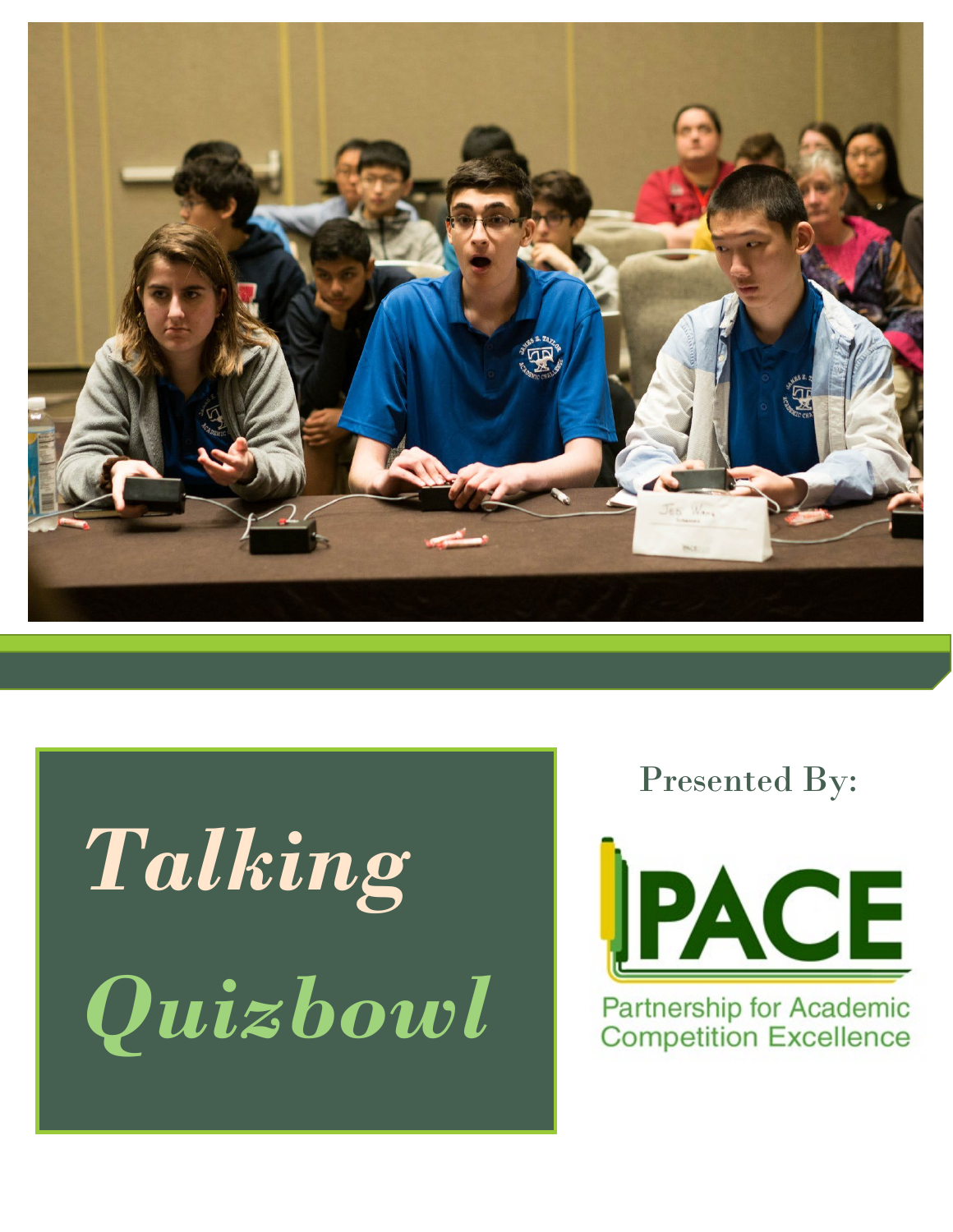#### *Welcome*

Welcome to the second ever newsletter of the Partnership for Academic Competition Excellence, or PACE! We hope that you will find this issue informative whether you are an experienced coach or a person who has never heard of Quizbowl before. Despite the challenges of the COVID-19 pandemic, Quizbowl is continuing to be played, with tournaments moving online.

Quizbowl is an academic competition that is played at thousands of high schools in over forty states. In Quizbowl, teams of middle school, high school, or college students are read questions and use a buzzer to ring in when they are ready to give an answer.

The questions that are used in such competitions are on a wide variety of topics, including a lot of history, literature, and science. Quizbowl competitions use tossups, which are answered by the first student to buzz in, and bonuses, which are answered by teams once they confer and reach consensus on their answer.

Quizbowl has experienced remarkable growth over the last few decades. 96 teams compete each year in PACE's National Scholastic Championship, and over 300 teams compete in the High School National Championship Tournament run by NAQT. Quizbowl appeals to a variety of students who share an interest in learning and knowledge. Much of the growth of Quizbowl has been due to students recruiting each other and going on to run tournaments and write questions when their high school playing days are over.

This newsletter has articles explaining why teams play Quizbowl, listing resources available from PACE, and describing how Quizbowl has moved

online this year. All of the pictures in this issue were taken before the pandemic hit.

#### In This Issue:

- 2 Welcome
- 3 Why Play Quizbowl
- 4 Quizbowl Resources
- 5 Playing Quizbowl During COVID

The PACE website is [http://www.pace-nsc.org/.](http://www.pace-nsc.org/) If you wish to contact us, you can reach Vice President of Outreach David Reinstein at [outreach@pace-nsc.org.](mailto:outreach@pace-nsc.org)

PACE runs the National Scholastic Championship, which will take place online this year on June 5-6. See our website for information on qualifying for the tournament.

The first issue, which can be found at [http://www.pace-nsc.org/newsletter/newsletter-2020-01.pdf,](http://www.pace-nsc.org/newsletter/newsletter-2020-01.pdf) includes testimonials and articles on starting a team, attending a tournament, and using internet resources to improve as a team and a player.

We hope you find our newsletters informative, and we encourage you to contact us if you want our support in expanding Quizbowl.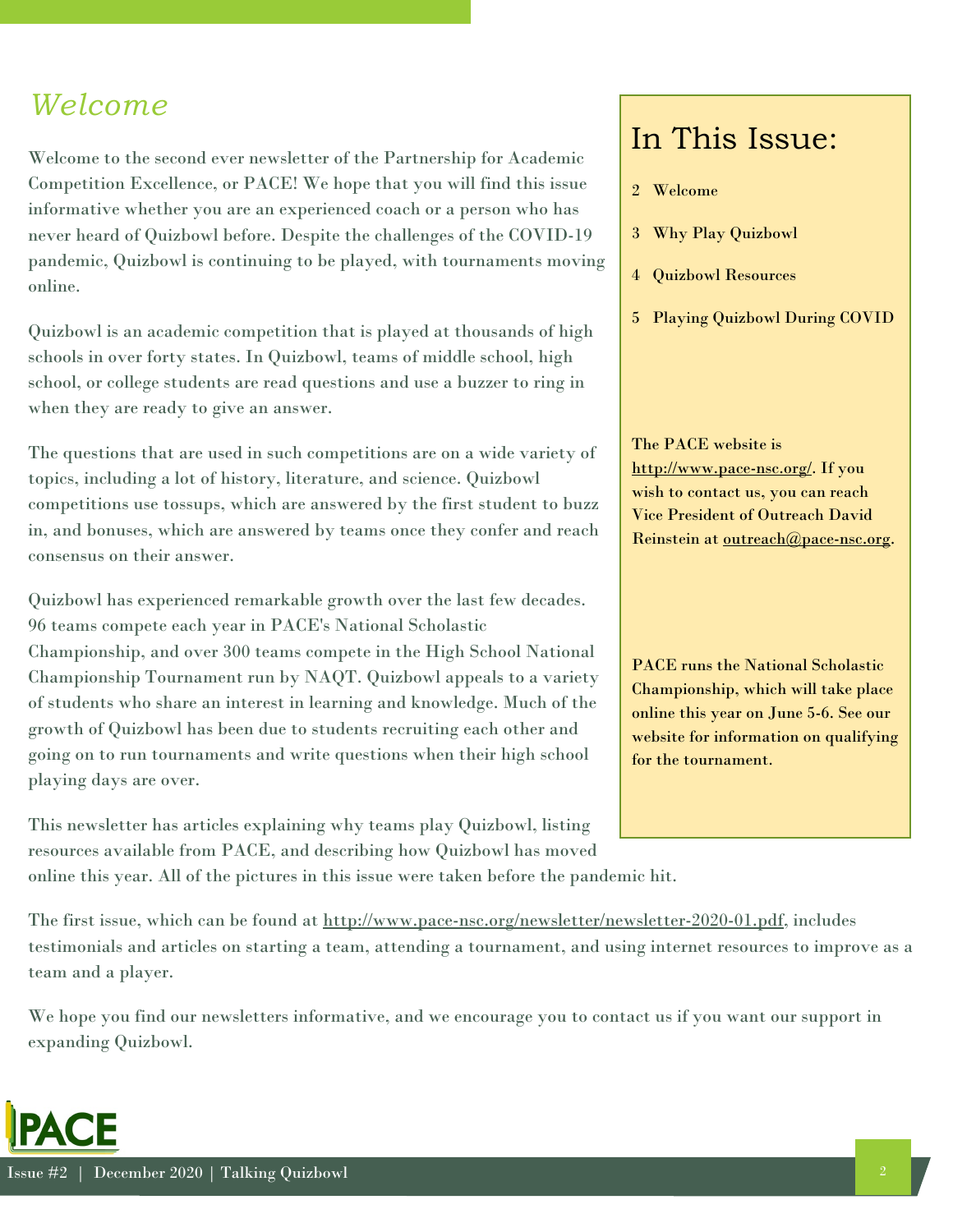### *Why Your School Should Play Quizbowl*

With so many activities available to students in any middle or high school setting, why should your school be playing Quizbowl? It's a fair question, and one that makes sense to ask given that for many administrators, the concept of Quizbowl, if it exists, is murky. It is unusual for administrators to attend a Quizbowl match, but in my experience, once they do, they immediately become Quizbowl converts. Why? Because Quizbowl is an activity where students demonstrate their incredible ability to learn, think, and succeed, and it celebrates what every school stands for: the student who learns for the sake of learning.

Competitive Quizbowl can be overwhelming to watch. Sitting in the audience watching two teams of students competing to answer questions on virtually any academic topic as quickly as possible is a great way to be humbled, especially when the students consistently know the answers before you even understand what is being asked. For an administrator who is looking for evidence that your school is academically strong, this is a wonderful example. Quizbowl players study extensively, practice regularly, and work to learn as much as possible in order to outperform other schools in competition. Imagine--students who study competitively! Either that's a dream come true or a fairly scary nightmare.

Quizbowl teaches teamwork, study skills, and responsibility. Players know that their teammates are counting on them to be prepared. They understand that the work that their peers have done will go to waste if they don't do their part to help the team. As that team mentality grows, so does the accompanying pride that comes with being a part of that team. Quizbowl gives students who excel in academics an opportunity to represent their school, their city, and their state in competition, and that evokes just as much school spirit and pride as any athletic competition.

Speaking of school pride, Quizbowl gives a community yet another reason to be proud of their students, and one which is arguably more important than athletic success. When the time comes to consider funding schools through tax votes, wouldn't it be nice to be able to go to the public and say "Look! Our school's academic competition team regularly finishes in the top four in our state, even when competing against private and selective schools!" When a community believes it is getting a clear return on its investment, it will continue to invest.

Finally, and perhaps most importantly, Quizbowl programs create opportunities for a wide range of students. Yes, many of the participants are among the top students in a school, but Quizbowl also appeals to students who can't seem to engage in school but have a great deal of knowledge. These students may be bored or unchallenged in their classes, but when they compete in Quizbowl, they find an opportunity to showcase their personal interests—and they may even discover new ones! Even students who have learning or behavioral differences that limit their participation in other activities can find a supportive opportunity in Quizbowl; many such students who struggle with interpersonal skills or with the multiple stimuli of a classroom are able to thrive in the rule-focused, clearly delineated format of a Quizbowl match.

Quizbowl creates opportunities for students to succeed. It creates school spirit, develops teamwork and interpersonal skills, and teaches responsibility and focus. Players need only be engaged and interested to compete. At an average cost of \$60 per tournament entry, the cost is extremely reasonable, making it an option open to students regardless of their individual financial status. It just makes sense for schools to be active supporters of Quizbowl--it's a win-win for the players, the school, and the community!



*This article is by Joshua Rutsky of the Alabama Scholastic Competition Association.*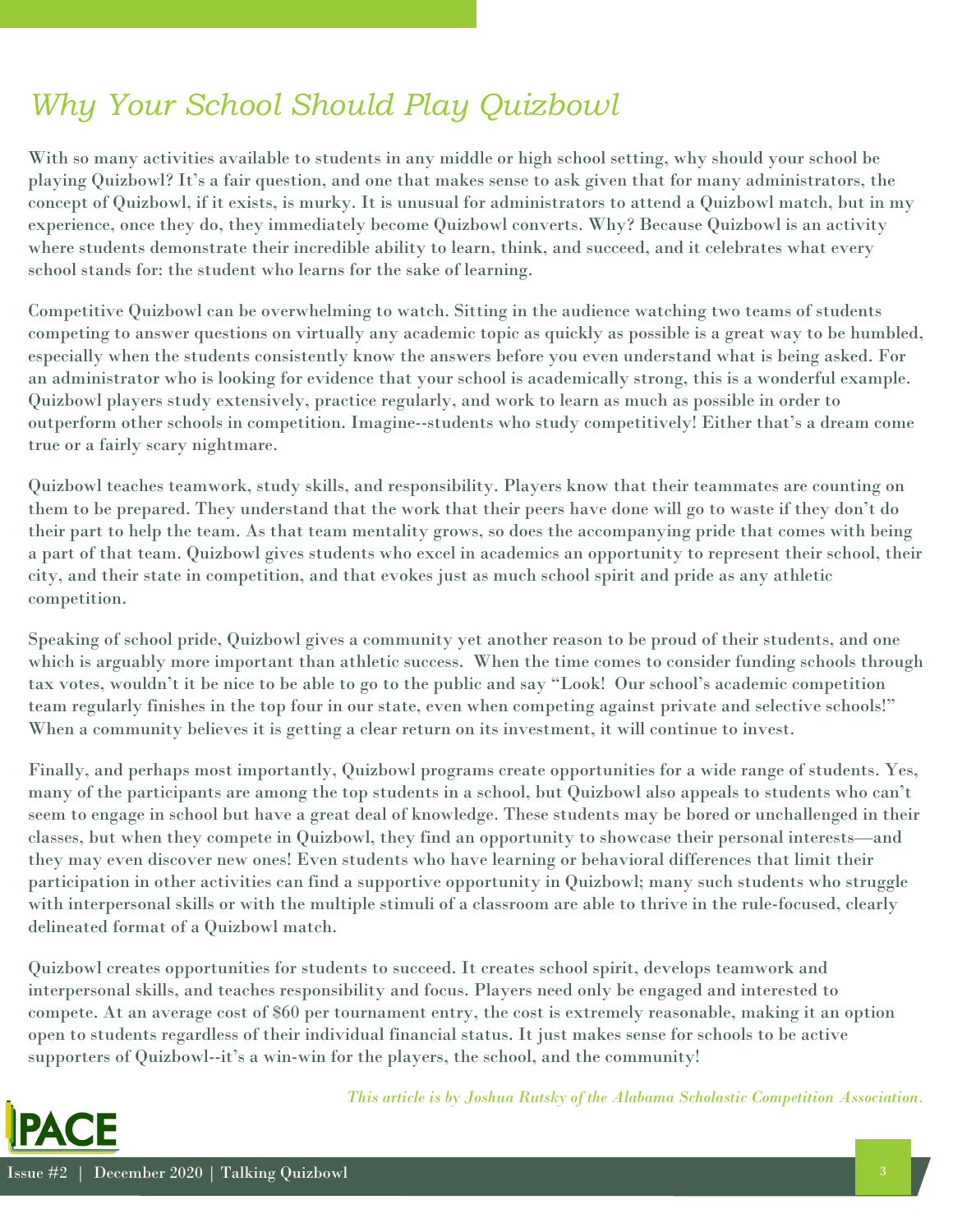### *Quizbowl Resources from PACE*

PACE offers several resources online that are useful to both new and experienced members of the Quizbowl Community.



PACE has also published an Online Tournament Guide at [http://www.pace-nsc.org/online-tournament-guide/.](http://www.pace-nsc.org/online-tournament-guide/) The guide has sections for Tournament Directors, Coaches, Moderators, and Students.

PACE also has a mentoring program for females and people with nonbinary genders that pairs up mentors and mentees to help people gain more comfort in Quizbowl. People can sign up to be mentors or mentees by clicking this [link.](https://docs.google.com/forms/d/e/1FAIpQLScz7ZafMK4_vy4YCJA6Eqxizu4LDP7XkktJGlC5DWx9vjwTWQ/viewform?fbclid=IwAR2nFjRnsebzE5buGmzztgRnSKU7OoydZqvHuRDAsokAXRNW1TWZaIxAv2g)



The Quizbowl Resource Center at <https://hsquizbowl.org/db/> has listing of upcoming tournaments, a forum to discuss Quizbowl, results from tournaments, and many free practice questions in the Quizbowl Packet Archive. One of the sets of questions is the Middle School introductory Set, which has the first round posted online and has other rounds available by emailing [outreach@pace-nsc.org.](mailto:outreach@pace-nsc.org)



PACE also offers outreach grants to people and organizations who want to increase participation in Quizbowl either nationally or locally. You can apply for a grant by sending an email to [outreach@pace-nsc.org.](mailto:outreach@pace-nsc.org)

PACE's website has several articles useful for coaches and students at [http://www.pace-nsc.org/quizbowl-101/.](http://www.pace-nsc.org/quizbowl-101/)

PACE also runs the National Scholastic Championship each year. This year's championship will be online on June 5 and 6, 2021.